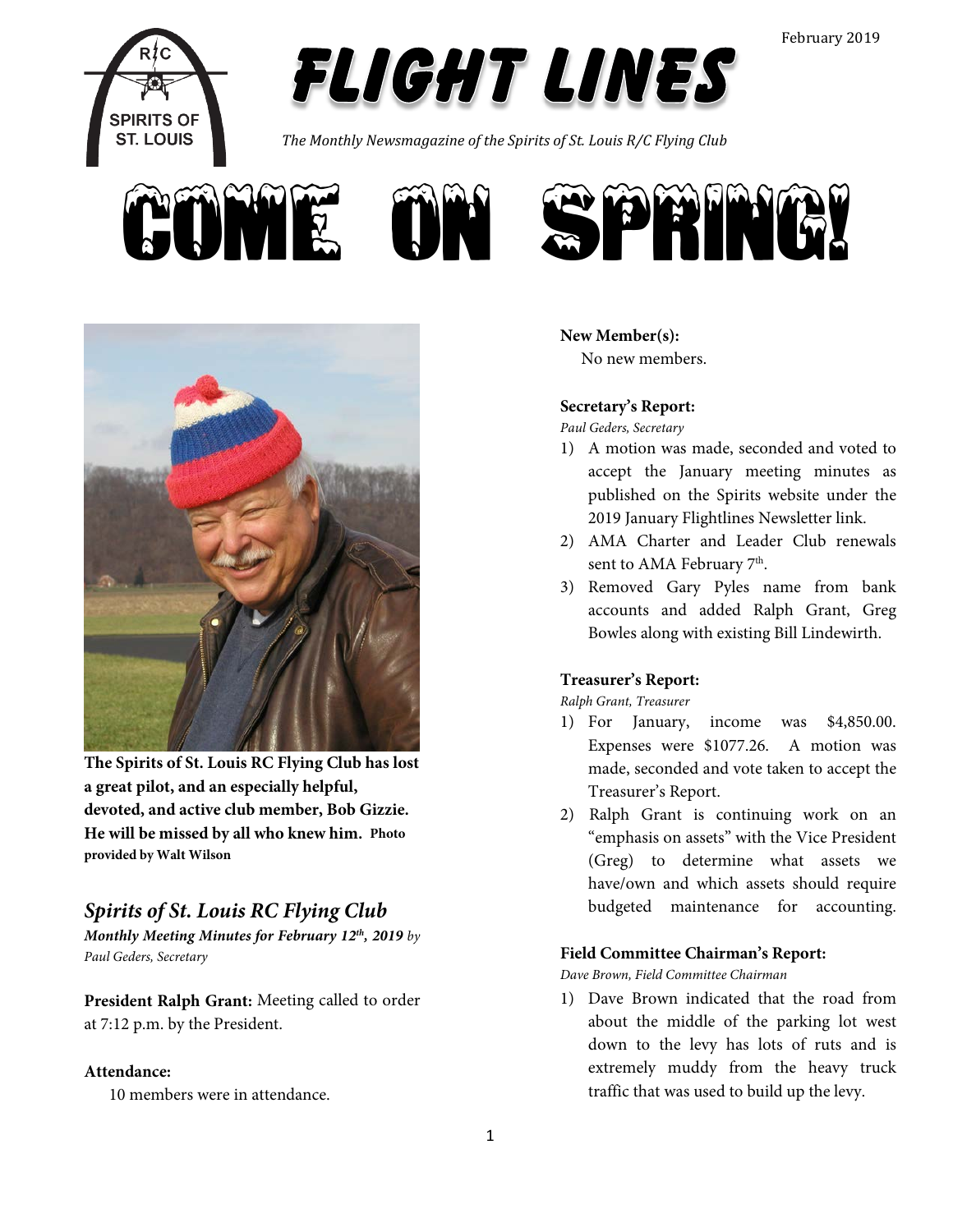2) The above will be part of the discussion with the Ostmann's by Ralph Grant and Steve Cross.

### **Safety Committee Chairman's**

*Sid Kinzel, Safety Chairman*

- 1) No incidents or accidents at the field.
- 2) Sid will present the required AMA Safety presentation at the March meeting.

## **Membership Chairman's Report:**

*Ralph Doyle, Membership Chairman*

- 1) Current 2019 membership is 79 including 1 new member and 3 renewing members.
- 2) **Remember: If you have not renewed your membership by the end of the next club meeting (March 12th) you will be in arrears. You will owe an additional \$25.00 when renewing after the close of the March meeting!**
- 3) **Click below for access to our club [Membership Application](http://spiritsofstl.com/membership.php) (s)**

Dave Brown's Indoor Fly-In held January 26<sup>th</sup>, **2019.**



Photo by Greg Bowles

Dave's (second from right kneeling) "No entry fee" indoor fly-in was a complete success! We had 19 individuals in attendance four of whom came from the St. Louis RC Flying Association (SLRCFA). The gym was roughly divided into three airspaces, one third for FPV, Vapors, Quadcopters, etc., with hoops, anchored balloons, gates, etc. to fly through, or against, while the other two-thirds of the

airspace was for the 3D flyers. Greg Bowles, ably assisted by the comedic Rich Taylor, ran a 50/50 raffle. There also was another raffle for attendance prizes. The club made \$100.00. Again, a heart-felt "Thank You" to Dave Brown for renting the facility for the rest of us to enjoy!

## **Upcoming Spirits Events:**

1) **Local Aviation Museum Tour:** Greg Bowles has organized a tour of the Historic Aircraft Restoration Museum on Saturday April 20<sup>th</sup> at Dauster Flying Field, also known as Creve Coeur Airport.





# **Upcoming Local Events:**

1) **SLRCFA Friday Night Indoor Flying; November 3rd thru March 29th; 6:00-9:00 p.m.** Central Baptist Church, 601 N. Central Ave., Eureka MO. Cost is only \$5.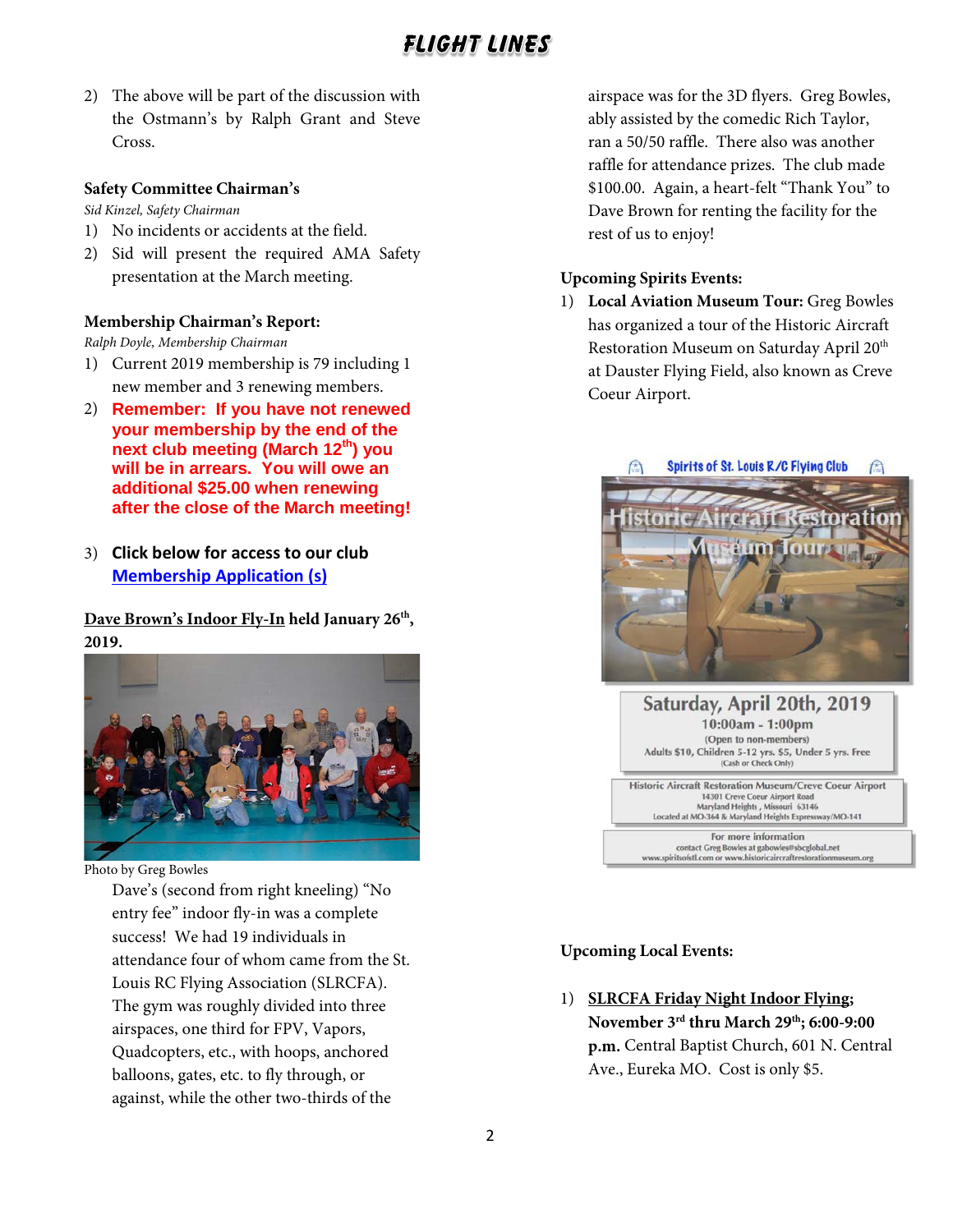#### 2) **Old Business:**

- 1. Ralph Grant and Steve Cross will be having lunch with the Ostmann's in the near future to discuss renewing our lease, and several other topics.
- 2. Bob Gizzie suggested a method to increase our membership by looking into having an area set aside in the southwest side of the pavilion for RC cars. This will be one of the subjects of discussion with the Ostmann's.
- 3. Monthly Meeting Topics continue…

### **March - Training Program Brainstorming**

Let's talk about what would make a great training program.

**April - Turbines** Steve Collins has been flying turbine powered jets and he will bring in a jet and talk about getting started

**May - Smoke on!** Ralph Grant is putting smoke on his latest Extreme Flight plane with a Desert Aircraft DA 30CC gas engine. Hear what he has learned.

**June** – **Construction Hints** Helpful hints for FMS style foam airplanes and warbirds.

**July – Foam board Airplanes** There are several members who build Flite-Test type foam airplanes.

**August – National Model Aviation Day!** Membership appreciation! Fun Fly!

**September – FPV** Bring in your FPV flyer and share with the club the ins and outs of First Person View. **Nomination of Officers**

**October – Tether Cars** Several members (Paul and Walt) have been racing Tether cars. They will bring a couple and show the club what they have been up to. **Nominations Published.**

**November – New Officers in Office December – Christmas/Holiday gift ideas**

**Additional suggestion was made:**

1. Discuss how to program/setup different type radios. Such as; V-tail, crowing, flap to elevator, elevons, etc.

### **New Business:**

1) No new business.

#### **Technical Presentation(s):**



Photo by Greg Bowles

Ralph Grants Great Planes Fairchild PT-19 Trainer. It is powered by a Rimfire 32 motor, with a 60 Amp ESC and a 4000 mAh battery. Markings are by Callie Graphics.



Photo by Greg Bowles Babe Raab's Ryan STA is in final stages of build. Great workmanship!

**Meeting adjourned:** 9:25 p.m. We went past 9:00 watching and enjoying some great "real" and several unbelievable scale RC model aircraft videos on YouTube. Links were sent to Ralph by several of our members. Was really enjoyable!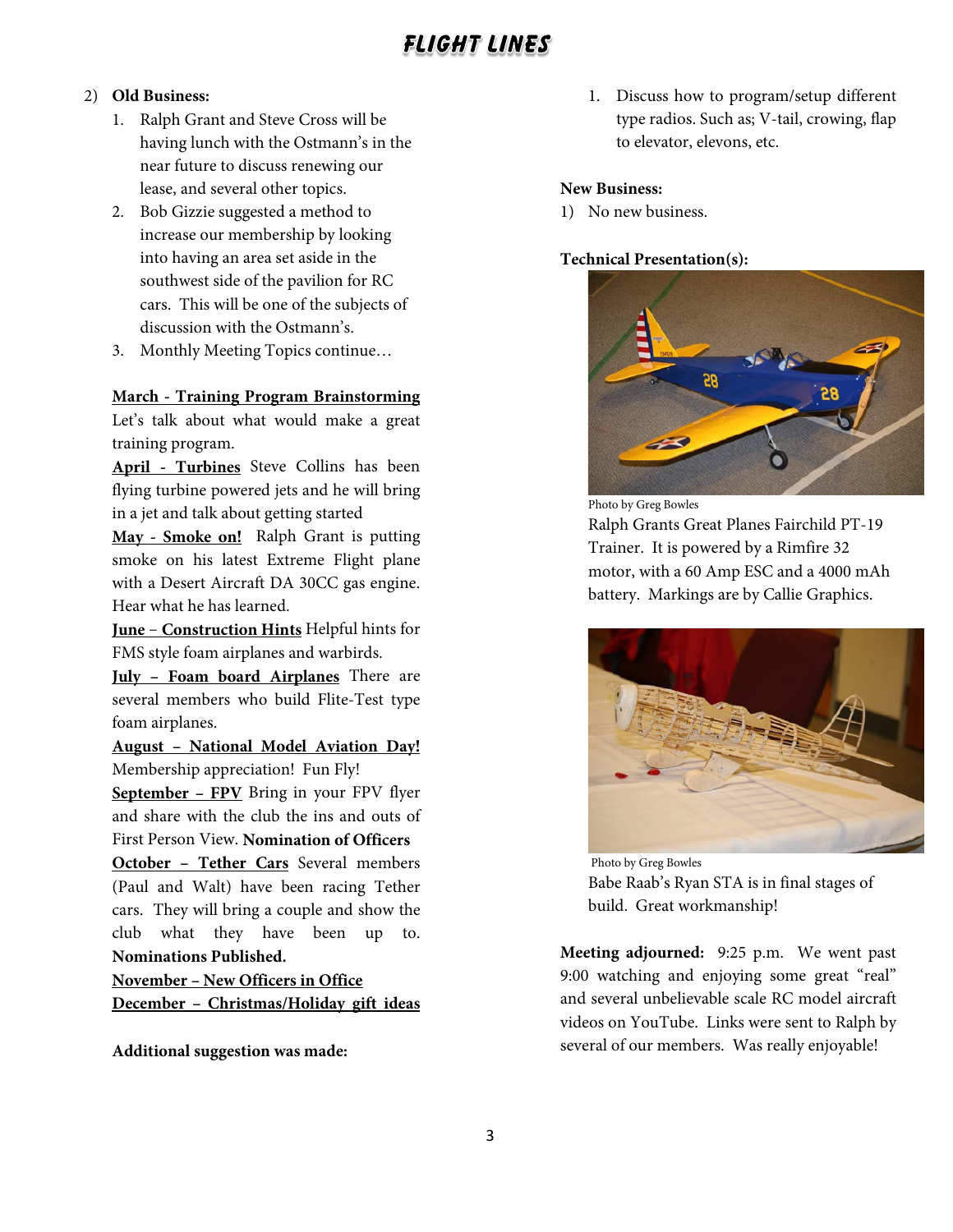**Been Thinking:** Participation…the action or state of taking part in something: as in an: association with others in a club. Involvement… is the fact or condition of being involved with or participating in something.

With those definitions stated, I have noticed over the years how participation and involvement in our club activities has diminished. When joining in the early '80's participation was phenomenal. Granted average members were much younger and there were many men and women who were willing to put in the effort to run all kinds of events. Even had a club position titled "Public Relations" for several years! We had many different forms of fun-flies, scale fly-ins, pattern contests, Mall shows, various pylon racing events like Top Dawg racing, Spirit of St. Louis racing, Junk Stik racing, Run-What-U-Brung, Q-500, Four-Star 40, and scratch built Scale Warbirds!

Our club members were the inventors of the popular Warbirds Pylon Racing which is now an AMA Nationals event. Think of it…various forms of Warbirds racing, which has been around since 1979 (40 years!), are still being flown. Warbirds prizes back then covered Fastest Time, Best Scale, Best Finish and the combined scores for Scale points and Racing winners. The club solicited and awarded as much as \$1500.00 in prizes, which included a lot of donations from modeling related companies, and local hobby shops. Typically, the first place prize was a radio and included the overall winner's name placed on a huge traveling trophy; second place was a trophy and a .60 size engine, and third was trophy and a kit. Attendance prizes, or mementos, for all entrants were frequently awarded. Attendees came from all over the Midwest and as far away as Georgia, Iowa, Indiana, Kentucky, Illinois and Texas. The picture below is of all the participants (26), trophies, and stacks of prizes at the inaugural Warbirds Pylon Race in 1979.



There were seven contestants and seven callers in the first Warbirds race as shown below.



Warbirds and Q-500 grew to as many as 24 contestants in the following years. Then as with most contests and events the entries dwindled over the following years. However, today we have approximately five member/contestants who still race a version of Warbirds.

Four-Star 40 racing, developed by Don Ware, has also been flown for the last 24 years.

Modelers seem to move on to different interests following the ever changing market, and changes in their personal lives. As our club has transitioned through the years and the influxes of the latest in marketing, such as, the advent of electric ready-to-fly (RTF), scale/sport aircraft including Electric Ducted Fan (EDF) scale/sport jets it is really surprising we don't have more members interested in a contest or other events.

Noticed last year when we had an indoor fly-in that cost the club \$100.00 to rent a gym for four hours. With a \$5.00 entry fee...only three people showed up. This year, a generous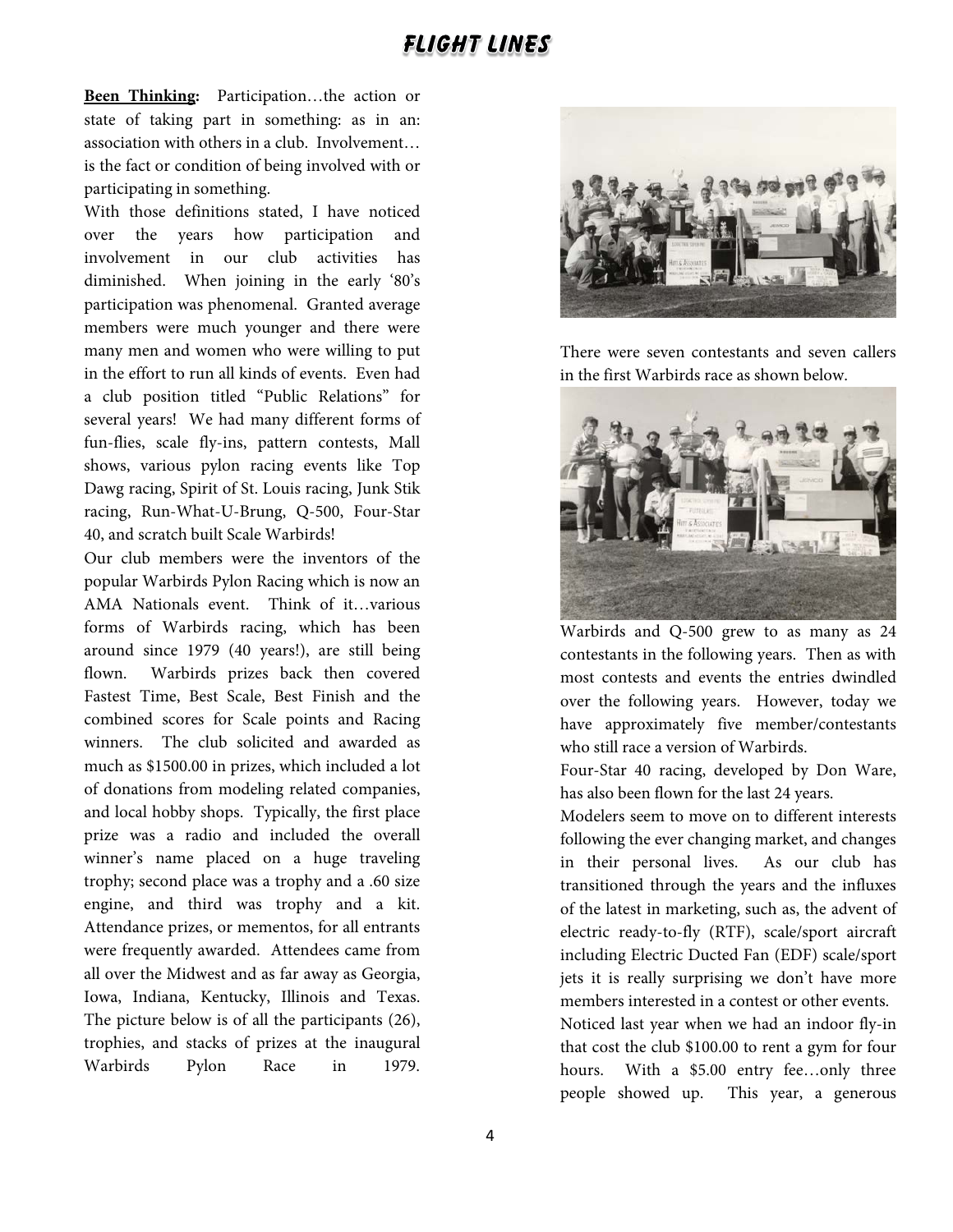member (Dave Brown) paid for the entire 4 hours himself, and we had 19 individuals in attendance. Go figure!

If you want to know partly why the 1980's Warbirds and most other Spirits' contests were successful, consider the following:

In those days, all Spirits events were AMA SANCTIONED and run by real CD's, even Show N Tell, and our annual Christmas parties (partially paid for with excess funds in the club treasury) were sanctioned.

If you pay attention, today other clubs' Swap Meets are sanctioned, too.

CD's sought and received worthwhile prizes, usually donated, for all their events.

Walt Wilson wrote several articles about every Warbirds and other Spirits' racing innovations all through the mid 1980's. The articles were published in Model Aviation, Model Airplane News, RC Modeler, and RC Scale Modeler magazines. He also sent items to the District VI VP for their Model Aviation column. Thanks to this exposure the Spirits became widely known internationally as an innovative racing club. *The magazines were distributed internationally. Walt showed me some of the complimentary letters received from Australia, England, Germany, and Japan, mostly about his Heinkel He 100 which he designed and scratch-built for Warbirds competition.*

Walt sought and got newspaper notices or coverage for most Spirits' flying events, particularly our Open House.

He also solicited and got TV coverage (Show Me St. Louis and Tim Ezell) prior to our Open House on at least three occasions.

In every kit review article he wrote, he noted that the flight tests were conducted at the Spirits' flying field and named any members who assisted.

During the 1990's, Joe Lunt had at least one article published about our Spirits' activities.

Who does that kind of promotion today?

#### **Next Spirits' Meeting:**

*Tuesday, March 12th, 7-9pm Dorsett Village Church 2240 Bennington Place Maryland Heights, Missouri 63034* See website **[http://spiritsofstl.com](http://spiritsofstl.com/)** for directions

# **SEE LATEST FAA NOTICE BELOW!**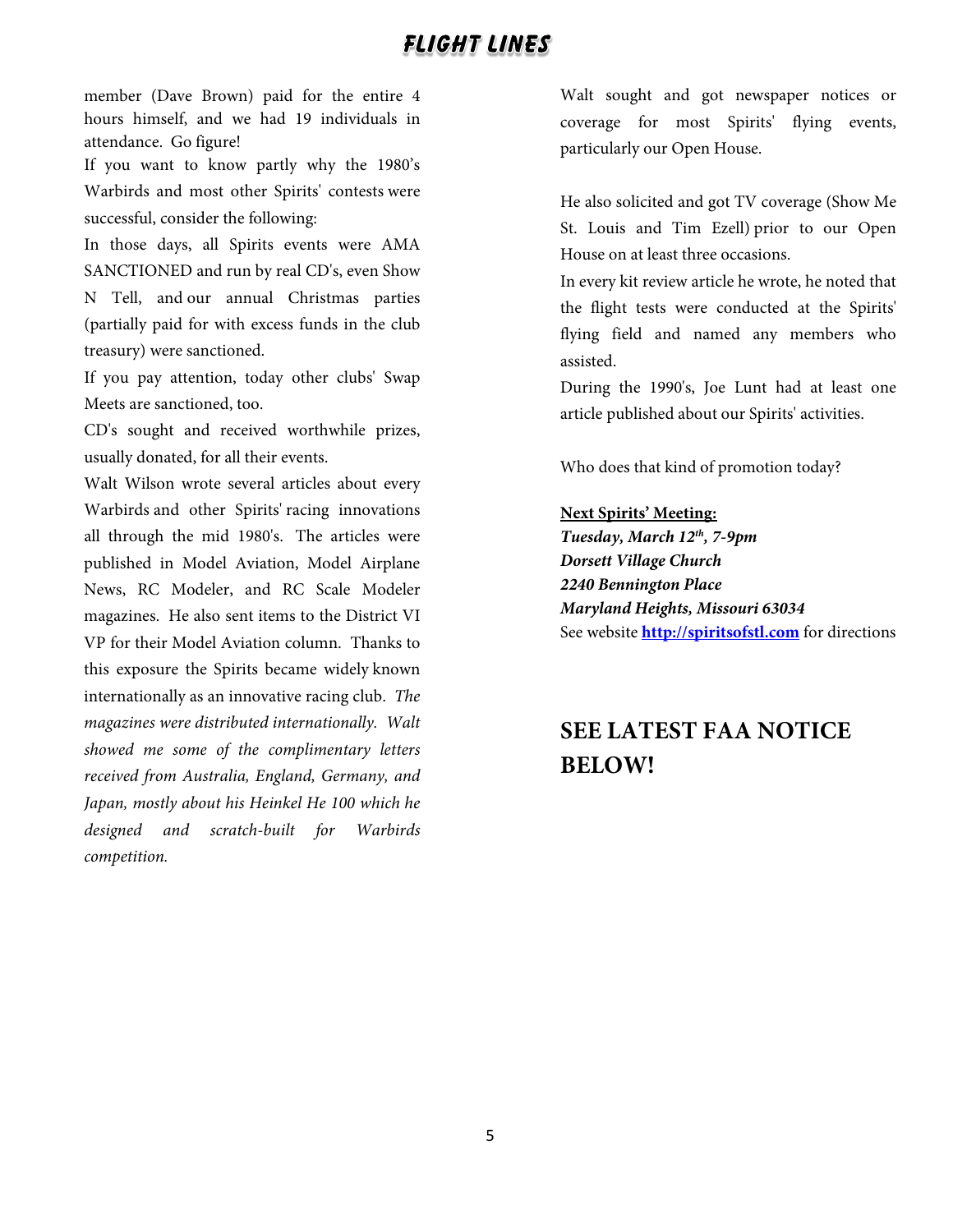

# **FAA Makes Major Drone ID Marking Change**

[The Federal Aviation Administration](http://links.govdelivery.com/track?type=click&enid=ZWFzPTEmbXNpZD0mYXVpZD0mbWFpbGluZ2lkPTIwMTkwMjE1LjE4MTkyNDEmbWVzc2FnZWlkPU1EQi1QUkQtQlVMLTIwMTkwMjE1LjE4MTkyNDEmZGF0YWJhc2VpZD0xMDAxJnNlcmlhbD0xNzM2OTQzNSZlbWFpbGlkPXBnZWRlcnNAY2hhcnRlci5uZXQmdXNlcmlkPXBnZWRlcnNAY2hhcnRlci5uZXQmdGFyZ2V0aWQ9JmZsPSZtdmlkPSZleHRyYT0mJiY=&&&100&&&http://www.faa.gov/) (FAA) posted a rule in the [Federal Register](http://links.govdelivery.com/track?type=click&enid=ZWFzPTEmbXNpZD0mYXVpZD0mbWFpbGluZ2lkPTIwMTkwMjE1LjE4MTkyNDEmbWVzc2FnZWlkPU1EQi1QUkQtQlVMLTIwMTkwMjE1LjE4MTkyNDEmZGF0YWJhc2VpZD0xMDAxJnNlcmlhbD0xNzM2OTQzNSZlbWFpbGlkPXBnZWRlcnNAY2hhcnRlci5uZXQmdXNlcmlkPXBnZWRlcnNAY2hhcnRlci5uZXQmdGFyZ2V0aWQ9JmZsPSZtdmlkPSZleHRyYT0mJiY=&&&101&&&https://www.federalregister.gov/documents/2019/02/13/2019-00765/external-marking-requirement-for-small-unmanned-aircraft) requiring small drone owners to display the FAA-issued registration number on an outside surface of the aircraft. Owners and operators may no longer place or write registration numbers in an interior compartment. The rule is effective on February 25. The markings must be in place for any flight after that date.

When the FAA first required registration of small drones in 2015, the agency mandated that the registration marking be readily accessible and maintained in readable condition. The [rule](http://links.govdelivery.com/track?type=click&enid=ZWFzPTEmbXNpZD0mYXVpZD0mbWFpbGluZ2lkPTIwMTkwMjE1LjE4MTkyNDEmbWVzc2FnZWlkPU1EQi1QUkQtQlVMLTIwMTkwMjE1LjE4MTkyNDEmZGF0YWJhc2VpZD0xMDAxJnNlcmlhbD0xNzM2OTQzNSZlbWFpbGlkPXBnZWRlcnNAY2hhcnRlci5uZXQmdXNlcmlkPXBnZWRlcnNAY2hhcnRlci5uZXQmdGFyZ2V0aWQ9JmZsPSZtdmlkPSZleHRyYT0mJiY=&&&102&&&https://www.ecfr.gov/cgi-bin/text-idx?SID=b452493d215fbaf061c062804673a5b9&mc=true&tpl=/ecfrbrowse/Title14/14cfr48_main_02.tpl) granted some flexibility by permitting the marking to be placed in an enclosed compartment, such as a battery